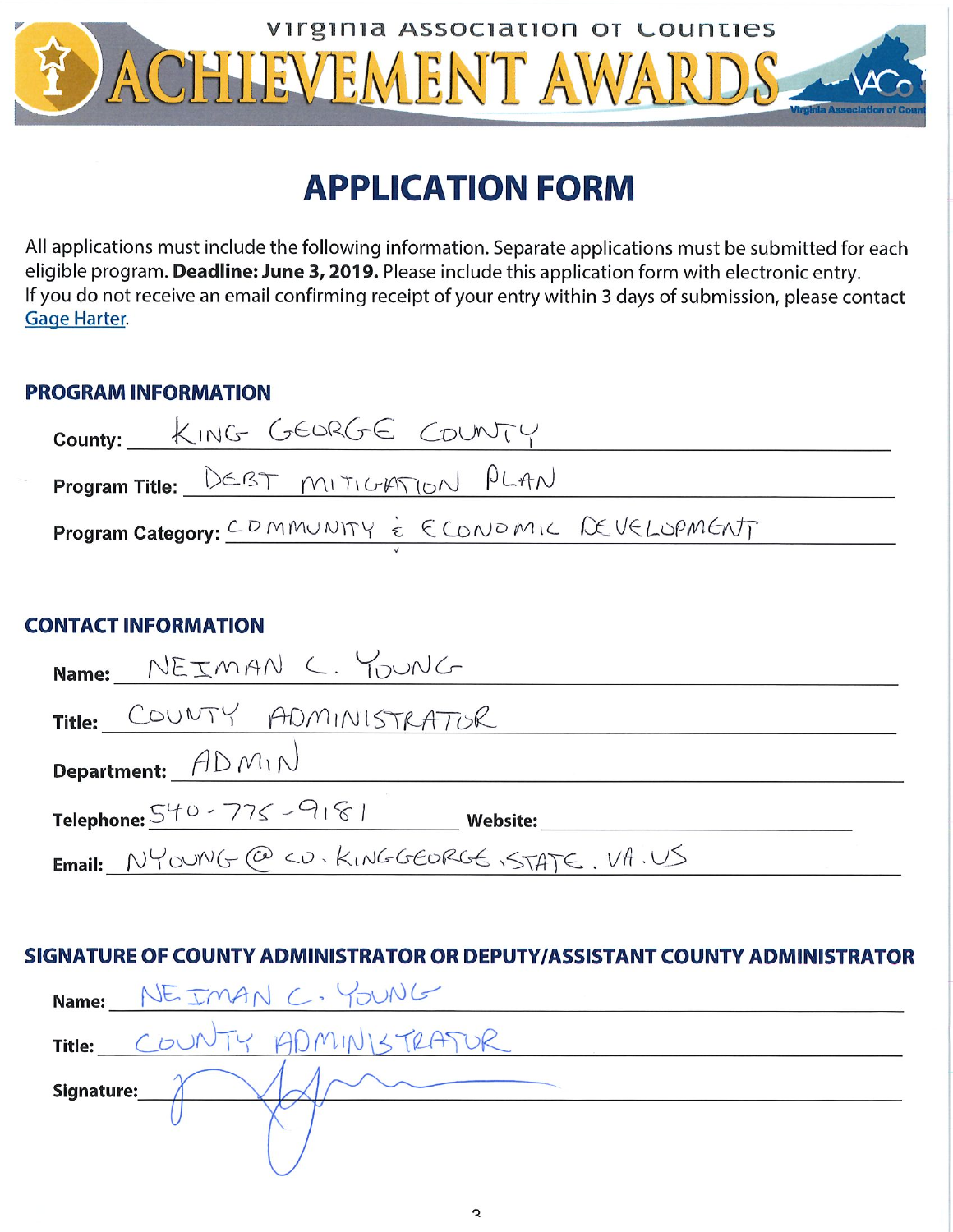**2019 ACHIEVEMENT AWARDS**

**VIRGINIA ASSOCIATION OF COUNTIES**

**KING GEORGE COUNTY, VIRGINIA**

## **"DEBT MITIGATION PLAN"**

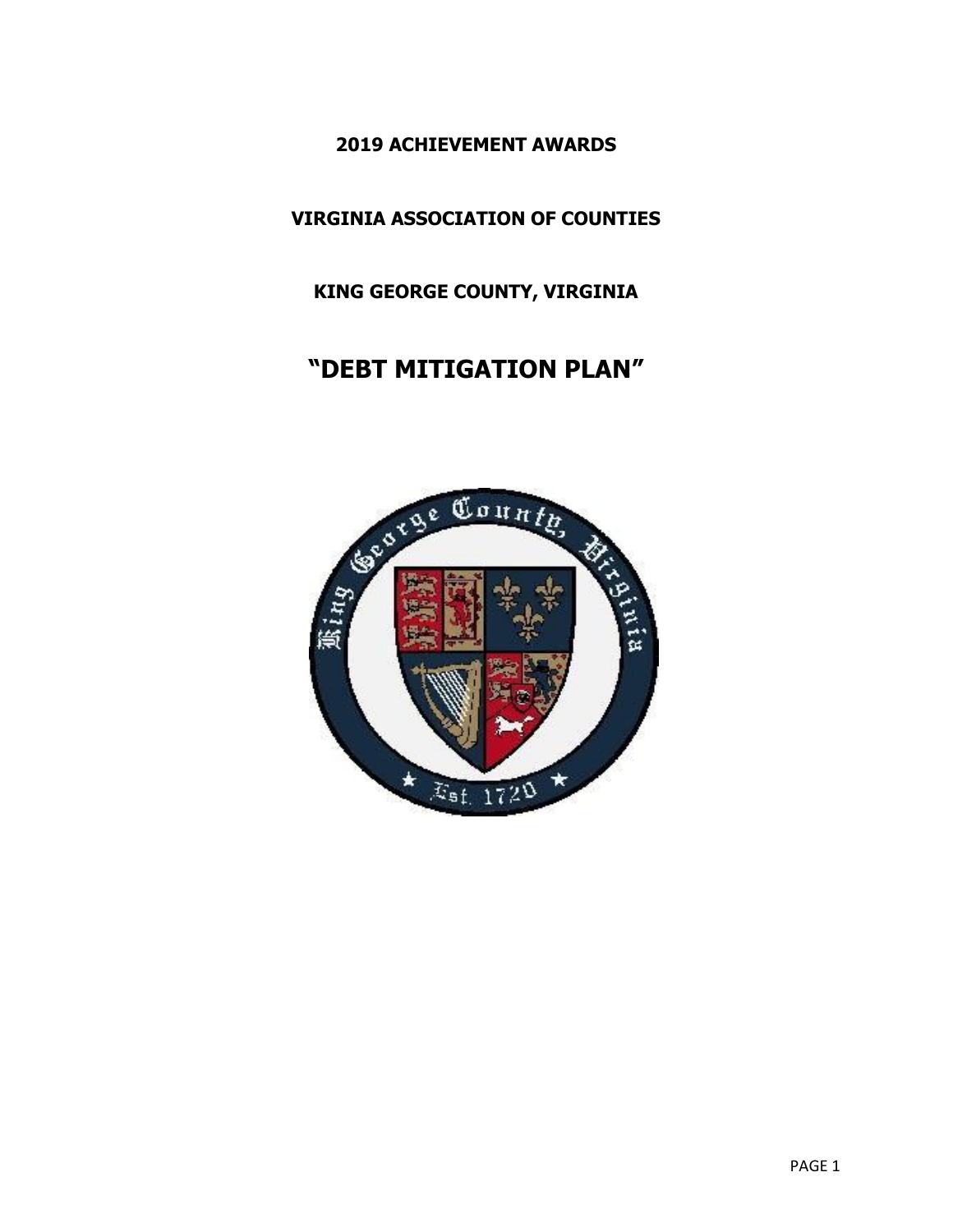#### **Abstract of the Program:**

King George County possessed an existing debt of approximately \$113 million -- an issue that had plagued the community of 25,000 for well over a decade.

This debt is being paid by revenue from the County's landfill, a public/private partnership that generates over \$7.5 million per year. As a result, the burden of this debt is virtually transparent to the County's taxpayers. However, the landfill's lifespan is finite, and the revenue generated from this venture will end in 26 years.

The County's leadership faced the challenge of either defeasing the debt or preparing the public to assume the burden this liability would place on the County's real estate tax.

#### **The Problem or Need for the Program:**

Like many rural communities, King George County finds itself with growing needs that strain its existing services and tax base. In 1992, the County constructed a public/private venture that allowed its landfill revenue to meet the County's capital needs in lieu of property taxes. However, the landfill has been leveraged for the next 17 of its 26 years, meaning continued reliance on it as a revenue source is not sustainable.

In light of this revelation, the County leadership reached two conclusions:

- 1. The County can no longer leverage any additional capital expenditures (i.e., 20 year bonds) against the landfill's remaining nine years of unleveraged revenue.
- 2. The County needs a plan to escalate the pay-down of its liabilities so that its debt amortization schedule would closely align with the declination of the landfill's lifespan.

#### **Description of the Program:**

King George County, in conjunction with Davenport and Associates, created a plan to escalate the amortization of capital debt. Known as the "King George County Debt Mitigation Plan", the strategy calls for municipalities to attack debt principal and avoid interest.

For example, King George County's debt in FY 18/19 totaled \$113,105,290. Of this total, \$80.1 million was principal and \$32.9 million was interest. According to the tenets of the plan, the King George County avoids paying \$ 0.41 in interest for every additional \$1.00 paid toward the principal. When compounded, the implications of this strategy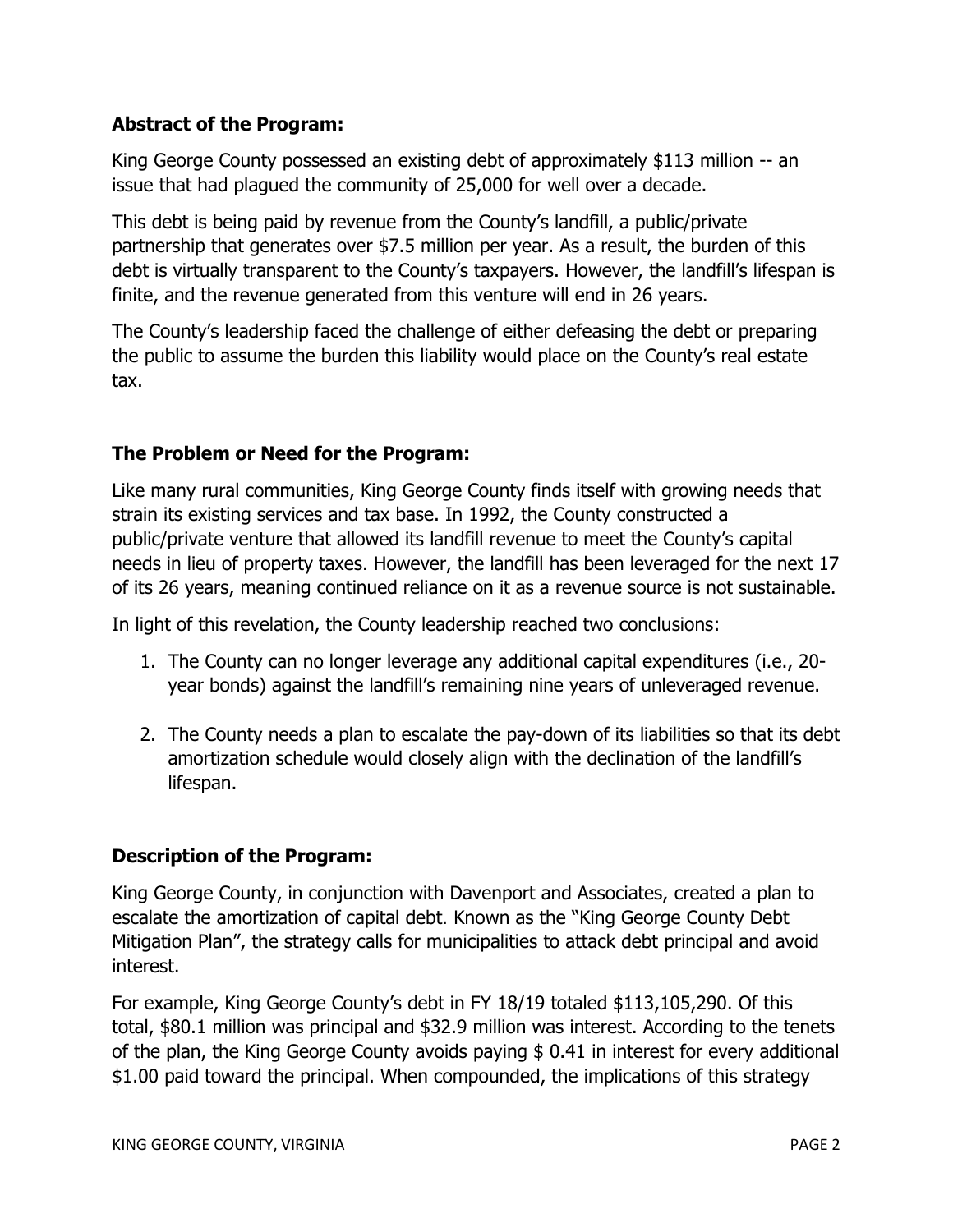are staggering--\$100,000 in principle saves \$41,000. \$1,000,000 in principal saves \$410,000.

Understanding that interest avoidance is one of the best means of saving tax dollars; the King George County Board of Supervisors developed a three-pronged strategy to generate seed money to fund the plan:

- 1. General Fund Balance. King George County has strong fund balance levels (\$6.7 million above operational reserves). From these savings, the County invested \$3 million toward the principal balance of its debt.
- 2. Operational Budget. King George County realized an additional \$1 million in its tax base as a result of the FY 2018 real estate assessments and equalization. Rather than commit all of this funding to other priorities, the County is now financially bound to reserve \$190,000 of this new annual revenue for debt mitigation.
- 3. Budget Surplus. King George County has a history of producing year-end surpluses through conservative budgeting. As such, the County has committed to earmarking \$250,000 of its annual surplus to the Debt Mitigation Plan.

The combination of all of these approaches will generate \$4.76 million in addition to the \$14,022,423 million of principal dissolved through the established amortization schedule. The key to the plan is to leverage the additional \$4.76 million at strategic points in the debt amortization schedule to ensure the County does not conflict with early pay-off agreements and to attack the largest possible amount of accumulated principal.

For King George these strategic points are described as "Phases":

- 1. Phase 1: FY 18/19: \$2.7 million
- 2. Phase 2: FY 20/21: \$1.26 million
- 3. Phase 3: FY 22/23: \$1.0 million

After two future subsequent phases, the County will have freed up a total of \$7.54 million in cash flow and paid off \$4.96 million in principal, thereby creating future capacity to fund required projects such as a new Courthouse and/or Fire Stations.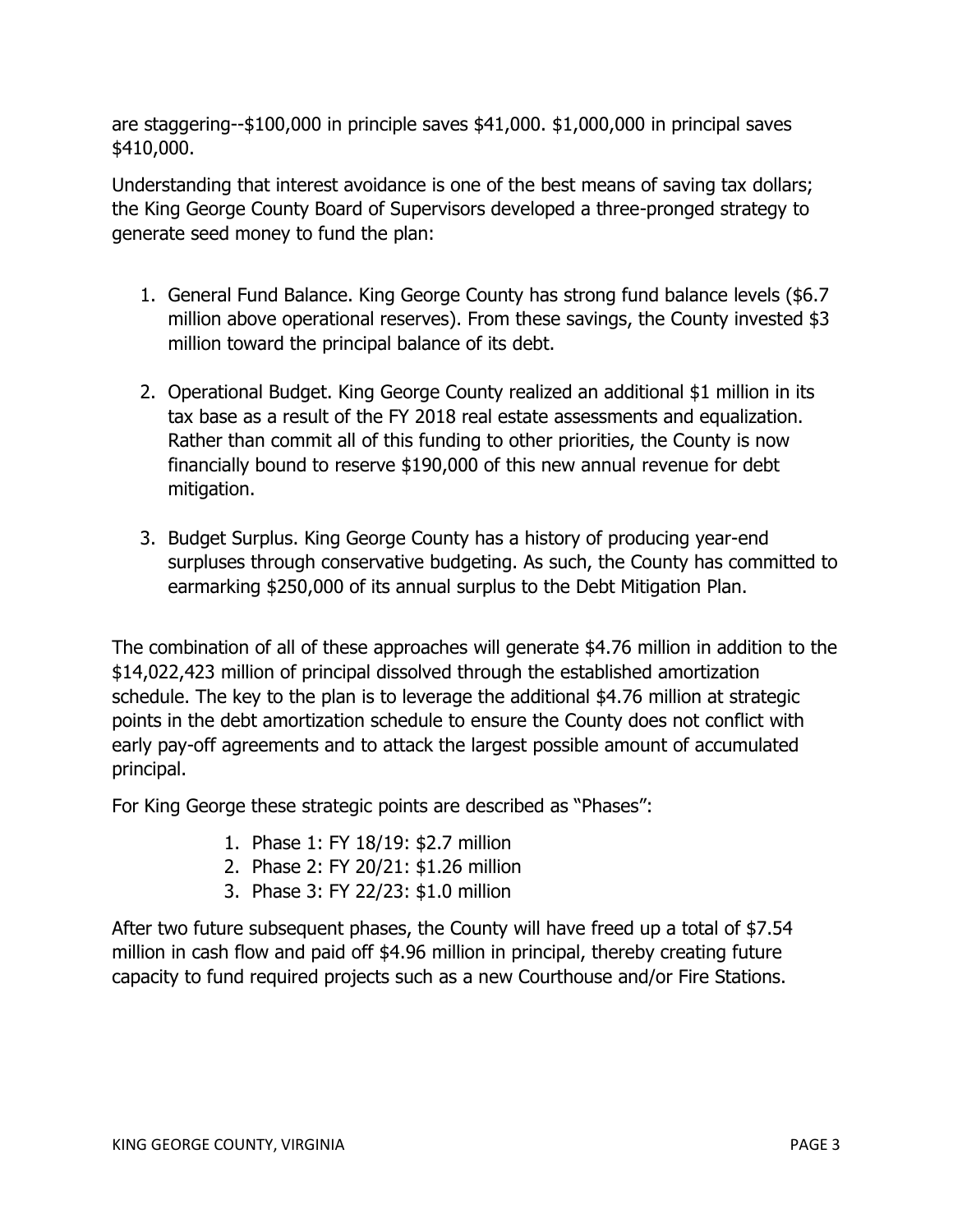#### **Responding to Economic Downturn:** N/A

#### **The Cost of the Program:**

The program costs vary based on the amount of funding the locality wishes to commit to debt reduction.

#### **The Results/Success of the Program:**

On December 19, 2018, King George County completed its first payment for Phase I. The County has already realized a positive fiscal impact. Phase I paid off approximately \$2,695,000 million of principal due in FY 2035 and FY 2036 and avoided \$2,304,713 in interest.

#### **Worthiness of Award:**

Despite the challenges in the fiscal environment, King George County has increased its financial transparency and is proactively addressing its debt in a manner that least impacts its tax base. These accomplishments meet the following Achievement Award Program Criteria:

- Fills gaps in or taps new revenue sources;
- Obtaining measurable results and improving constituent services;
- Using innovative techniques that are not common practice in counties of similar population or size;
- Promoting general governmental accountability and transparency.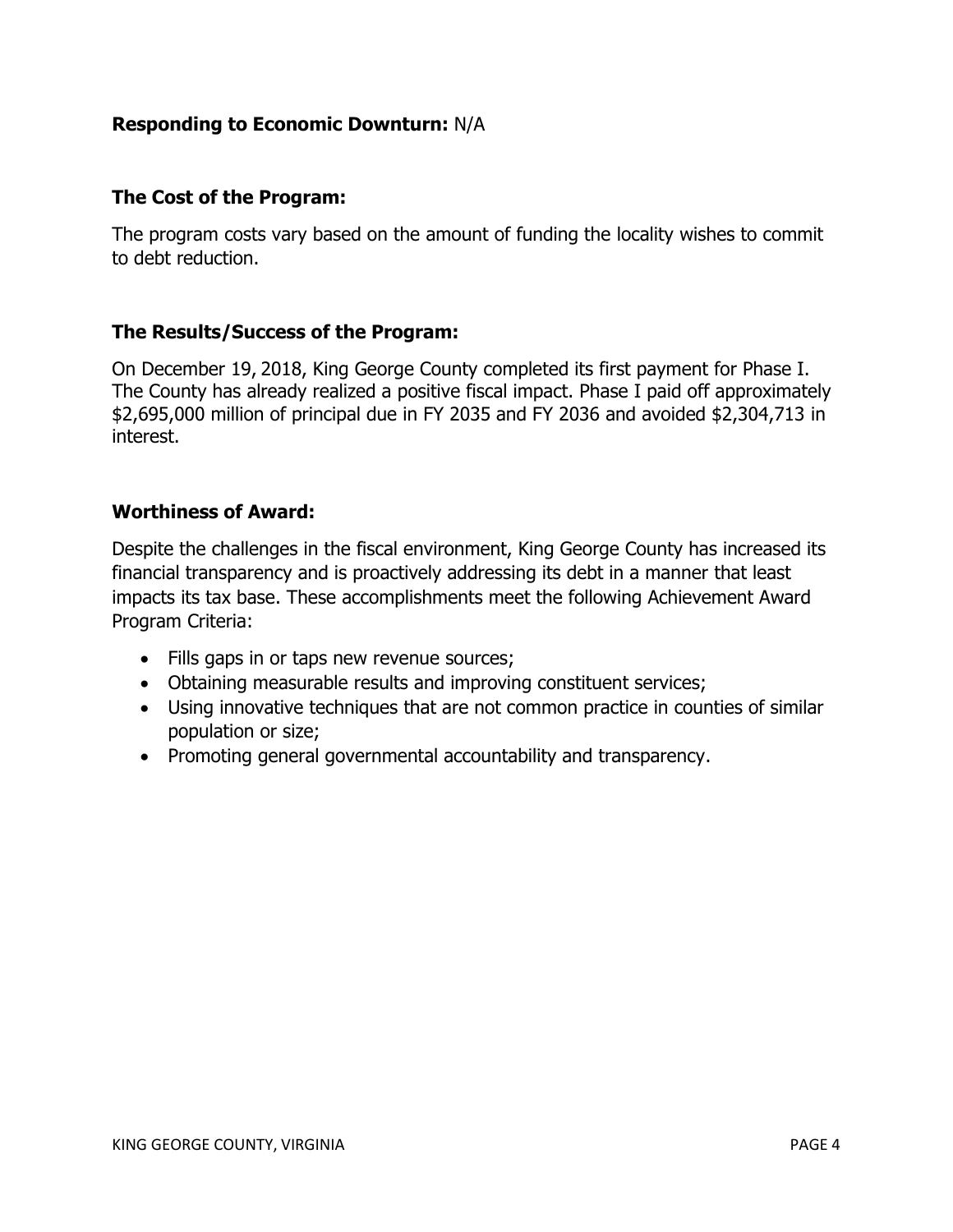Debt Reduction/Mitigation - Results of Phase

- In December 2018, the County strategically utilized approximately \$3 million of funds dedicated to Debt Reduction, Mitigation. Ξ
- Paid off approximately \$2.7 million of principal due in FY 2035 and FY 2036;<sup>(1)</sup> and  $\overline{\phantom{a}}$
- Eliminated the related interest that would have been paid in FY 2019 2036.<sup>(2)</sup>  $\mathbf I$



---Supplemental Materials (Current Financials & Local and Regional Press):---

\$6,527,483

\$69,059 138,119

\$4,999,713

\$107,478,532 \$6,596,542

Total

2019 2020

Total

Total

논

\$102,478,820

Existing Debt Resulting/ Service Total

Debt Paydown

Prior Debt Service

Cash Flow<br>Freed-Up by

6,223,551 6,221,072 6,214,229

138,119 138,119 138,119

6,365,675 6,361,670

6,227,557

6,166,978

6,194,294

6,039,260

6,009,651

138,119

138,119

6,070,849

6,062,875 6,036,733

6,147,770

138,119

138,119 138,119 138,119 138,119 961,466

5,735,976

4,944,888 4,937,028

6,133,642

138,119

138,119

6,177,379

6,271,761

138,119

6,305,097

6,332,413

138,119

6,352,348

2023

2024 2025 2026 2027 2028 2029 2030 2031 2032 2033

2022

2021

6,359,190

5,932,730 5,924,756 5,898,614 5,597,857 4,806,769 4.798.909 2,789,044 1,845,925 1,470,675

- ă Õ  $\overline{2}$
- 
- As part of the Phase 1 Debt Paydown the County paid off \$2,695,000 of principal and eliminate \$2,304,713 of interest
	- DAVENPORT & COMPANY
- 
- 
- 

 $\widehat{E}$ 

25

1,455,825

,897,406

3,750,509

2035 2036

2034

3,743,331

1,470,675

1,455,825

2038

2037

February 26, 2019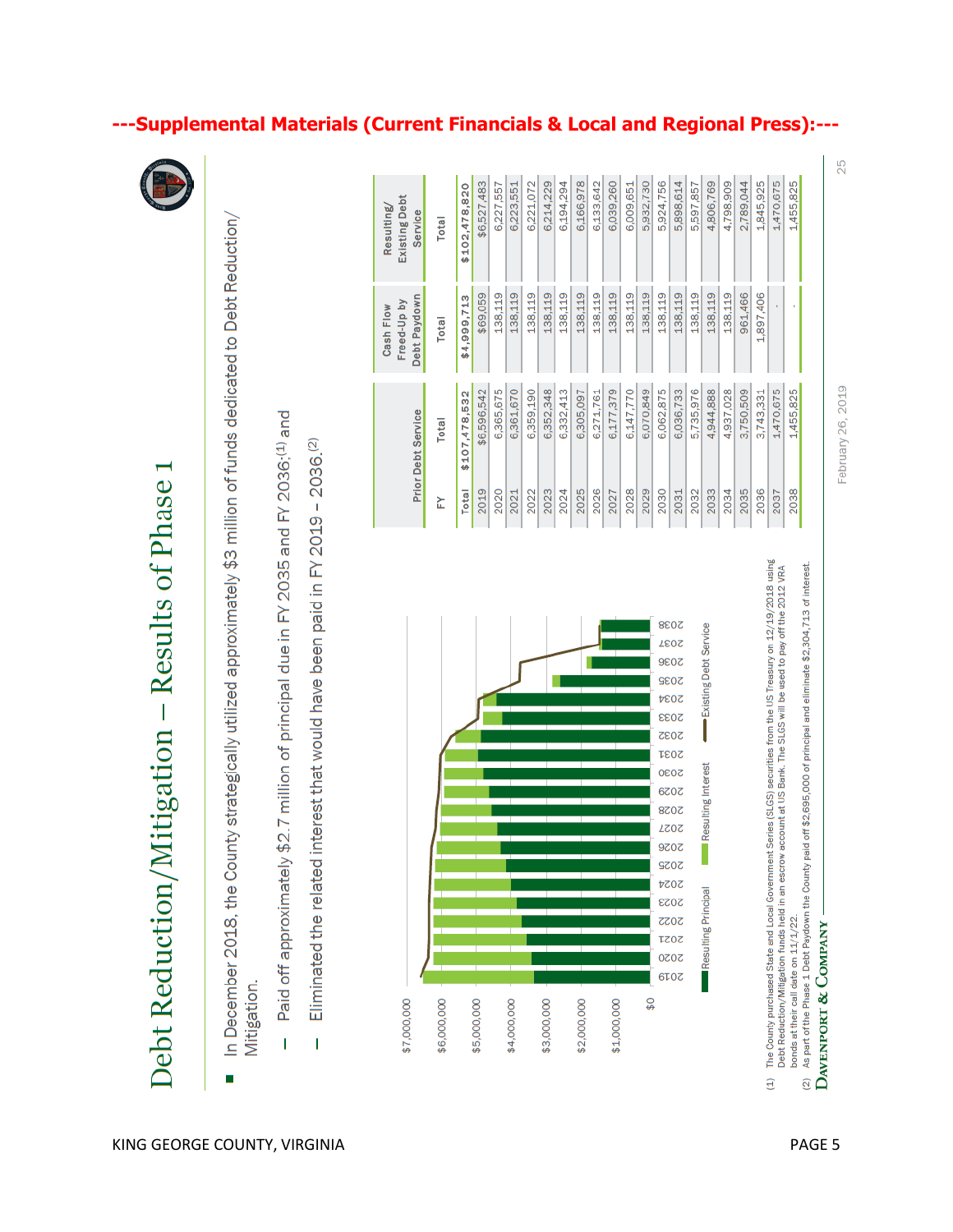# **Editorial: Credit King George with thinking ahead**

### [BY THE EDITORIAL PAGE STAFF OF THE FREE LANCE-STAR](https://www.fredericksburg.com/users/profile/EditorialPageStaff) (APRIL 11, 2018)

WITH ALL the day-to-day issues localities face, keeping an eye trained on the future is not easy. But King George seems to be giving itself a reputation for doing just that, based on issues the Board of Supervisors has chosen to take on in recent weeks and years.

Readers may recall that King George was the first of the Taylorsville Basin localities to study its options and amend its zoning ordinance to resist and restrict fracking. It took years of research and legal wrangling to settle on enforceable language, but the supervisors finally did it.

Now, the forward thinking has turned to setting ground rules for mixed-use developments and reducing county debt—two important issues to get in front of as the county not only grows in the years and decades ahead but blends a more suburban demographic with its rural heritage.

The last thing any locality should do is ignore the likelihood of future growth and then be unprepared or caught off guard when it materializes. With residential and commercial development pressure coming from Naval Support Facility Dahlgren at the eastern end of the county, and the expansion of the Fredericksburg region pushing in from the west, a growth squeeze is a certainty for King George.

Mixed-use developments—MUD— are a way the county can orchestrate that growth by blending residential and commercial development together. That helps reduce the loss of open space, while keeping residents closer to services, stores and restaurants they frequent, and limiting traffic on local roads.

Given the parameters planners and supervisors are considering for their MUD ordinance, such as a maximum 16 housing units per acre, density becomes a hard pill for a historically rural county to swallow.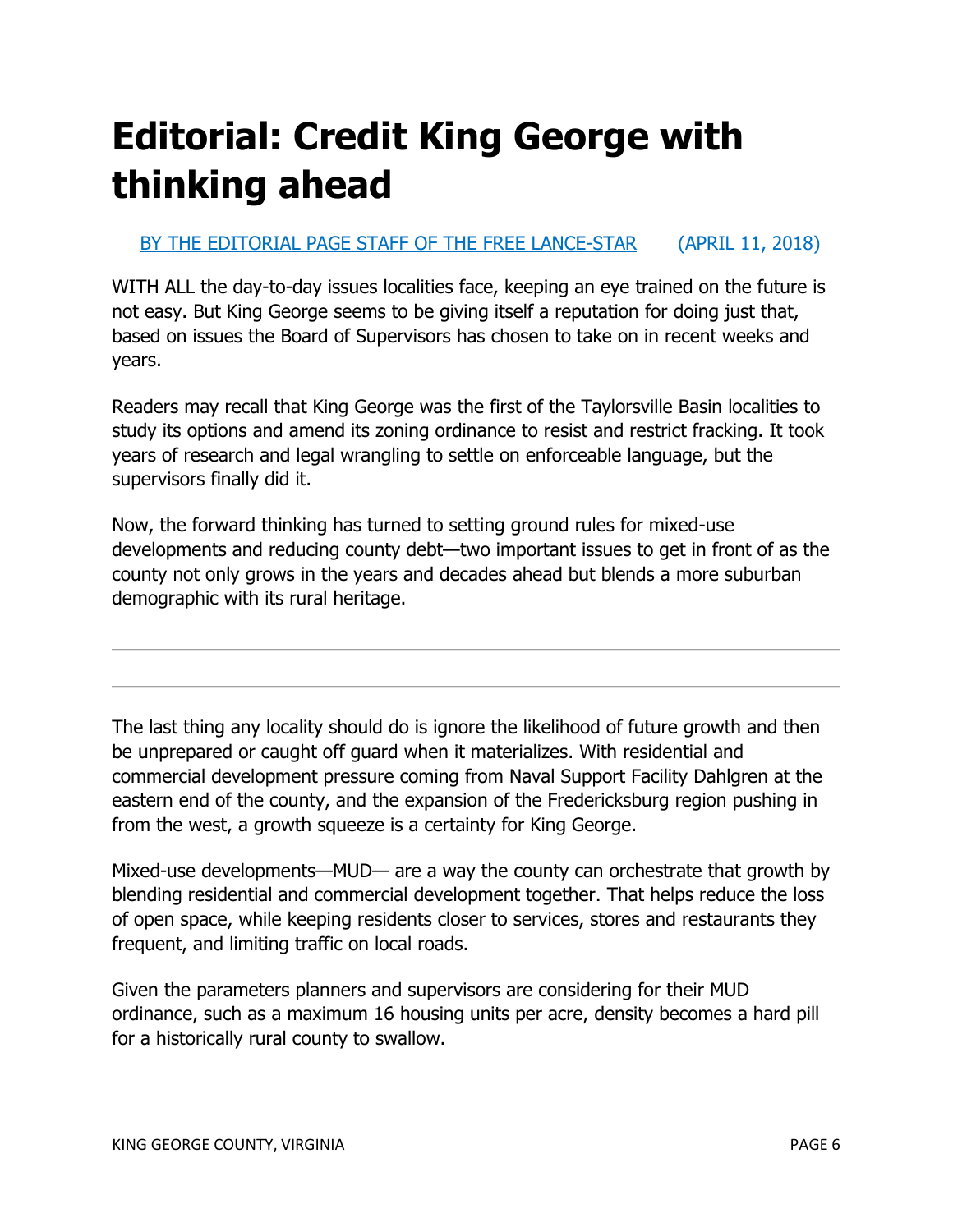Communities that have seen this early stage of growth know that multi-family housing is what's needed as workers with young families willingly make a commute in exchange for more housing bang for their buck.

At the same time, many would agree that what seems to be lacking in King George is an identifiable town center that serves as a hub for business and commercial activity during the day, while also offering an alluring nightlife.

The MUD concept seems a natural for the area east of the courthouse, where the new sheriff's office and YMCA are located. Officials are entertaining the prospect that development opportunities in that area might also bring them a much-needed new courthouse as part of the deal.

Discussion of a development with up to 660 residential units and a substantial commercial component within the courthouse area at State Route 3 and Indiantown Road is enough to give county officials heartburn. But surely, growth is less painful when you're ahead of it and able to direct it than when you're trying to catch up to it.

County officials are also looking to get ahead of the existing \$113 million debt that could cripple the county's future progress. They know that the local sugar daddy, the King George County Landfill, will eventually cease generating the revenues that let the county keep property taxes artificially low.

When he took the job a year ago, County Administrator Neiman Young recognized the future financial threat posed by the debt and has sought to deal with it.

A proposed one-time \$3 million payment from reserves would get the ball rolling, and subsequent annual payments of \$1 million would continue to pay down the debt. These payments toward the principle would actually be investments, considering that the interest saved would help the debt go away sooner, leaving the county with millions of dollars to use in other ways.

Increasing some fees and restructuring others to weave in business incentives are also part of the county's effort to improve its financial outlook.

The goal here is to put the county in the best possible position for orderly growth and a secure financial future. No one can predict the future, other than to assume it will be expensive and hold surprises. But the fact that these issues are on the table and being addressed now will certainly pay dividends for the county down the road.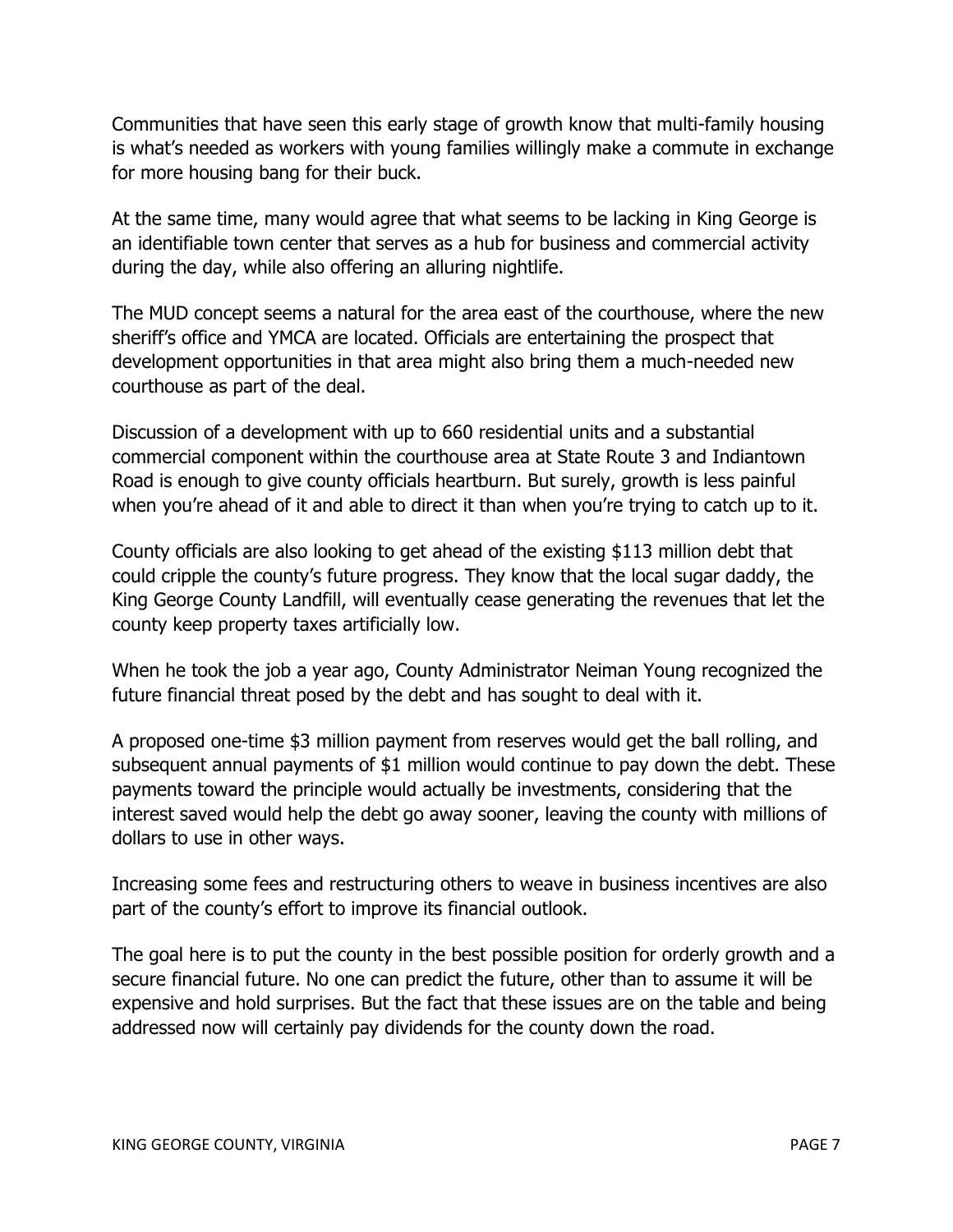## **THE BOND BUYER**

**King George considers 'forward-thinking' plan to lower debt By Cathy Dyson, The Free Lance-Star, Fredericksburg, Va. Published April 02 2018, 2∶58pm EDT**

#### **More in [Refinance,](https://www.bondbuyer.com/refinance) [Virginia](https://www.bondbuyer.com/location/virginia)**

Like a homeowner making extra mortgage payments when times are good, King George County, Va., is looking to pay down its debt before times get bad — and one of its primary sources of revenue is no longer available.

The Board of Supervisors is working on an ambitious plan that would reduce about 30 percent of the county's debt in the next five years. To accomplish that, the county would move money from reserve funds which basically are savings accounts set up to ensure government functions in an orderly fashion — and allocate more new funds each year to debt payments.

No other localities in the state have put together such a "forwardthinking" plan, said Kyle Laux, senior vice president of Davenport & Co. The Richmond firm provides financial counseling for King George, Caroline and Spotsylvania counties, as well as others in Virginia and the mid-Atlantic region.

"What the county administrator and board are doing is unique ... and it's unique in a really good way," Laux said. "It's thinking long-term about the county."

Several Board of Supervisors members campaigned on the need for King George to reduce its debt, which stands at \$113 million. When County Administrator Neiman Young joined the staff in February 2017, he was shocked that nothing was being done to address it.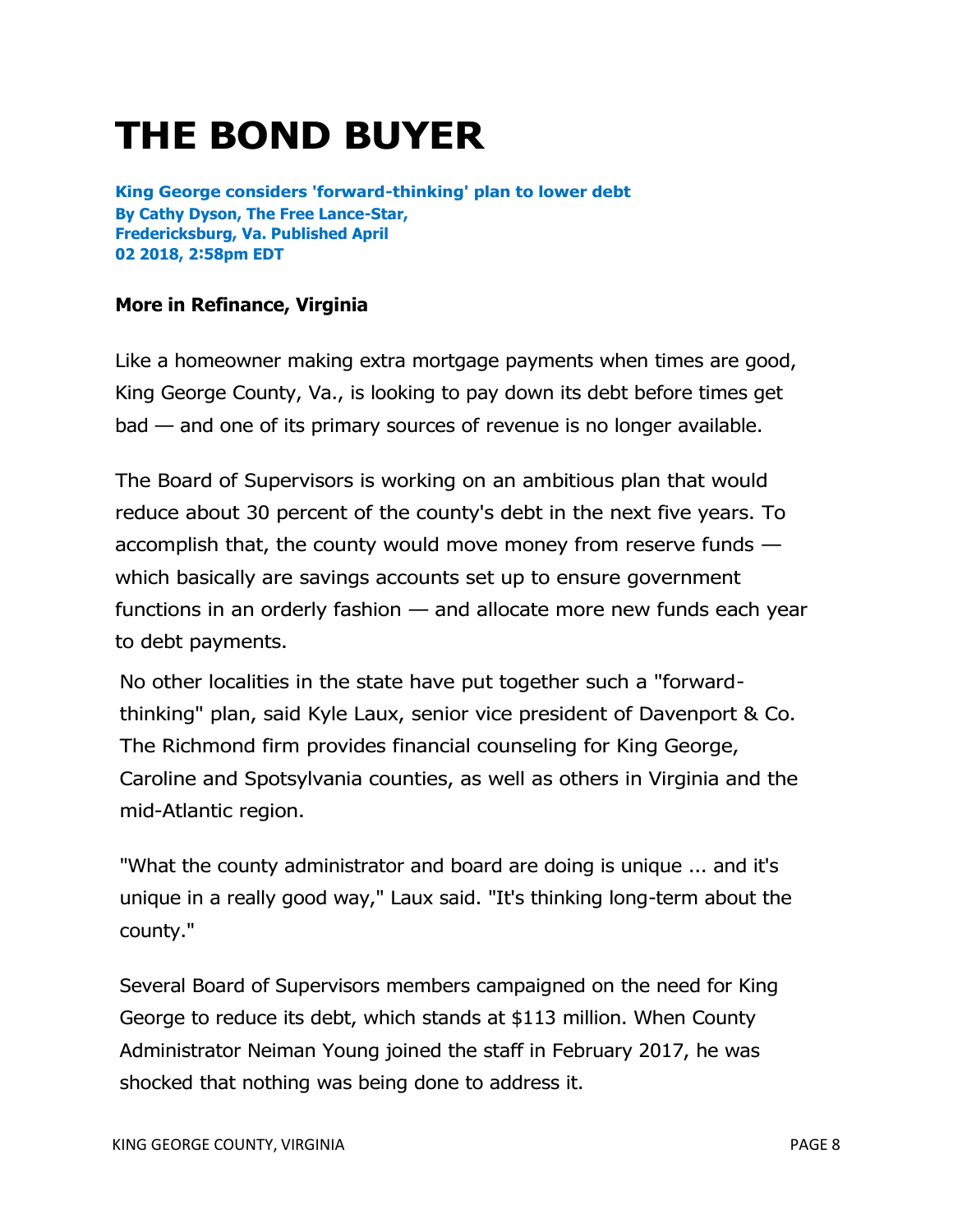At a work session two months ago, Young laid out numbers that caused those listening to gasp out loud. While the county has a proverbial golden goose with the King George Landfill, most of the money generated from trash is already accounted for — for the next 20 years. Even with the expansion in place, the landfill is expected to reach capacity in 29 years.

That means that for the next two decades, \$6.2 million of the \$7.5 million the county gets annually from the landfill already is devoured by debt. The debt is from capital projects including schools, fire houses and other county buildings.

Officials wanted to change those numbers and asked Davenport to come up with a plan. At a recent work session, supervisors favored applying \$3 million from general and capital improvement reserves toward debt. The move wouldn't disrupt the county's financial policies, which dictate that King George has a certain amount set aside, Laux said.

To the \$3 million one-time lump sum the county would add about \$1 million each year for four years from revenues. Some of that would come from additional money King George would get after reassessments were done this year and the rest from an annual surplus.

Davenport would use the funds  $-$  initially forecast at \$7 million  $-$  to pay down debt in three different payments between 2019 and 2023. Because every dollar paid on the debt principal saves about 41 cents in interest, the plan would free up about \$11.1 million in cash flow and pay off \$6.57 million in principal, according to Davenport.

But as the supervisors found out during the work session, the amount pulled annually from revenue sources probably would fluctuate as the county meets operational needs. The board decided to put school resource officers in two of the county's three elementary schools, and